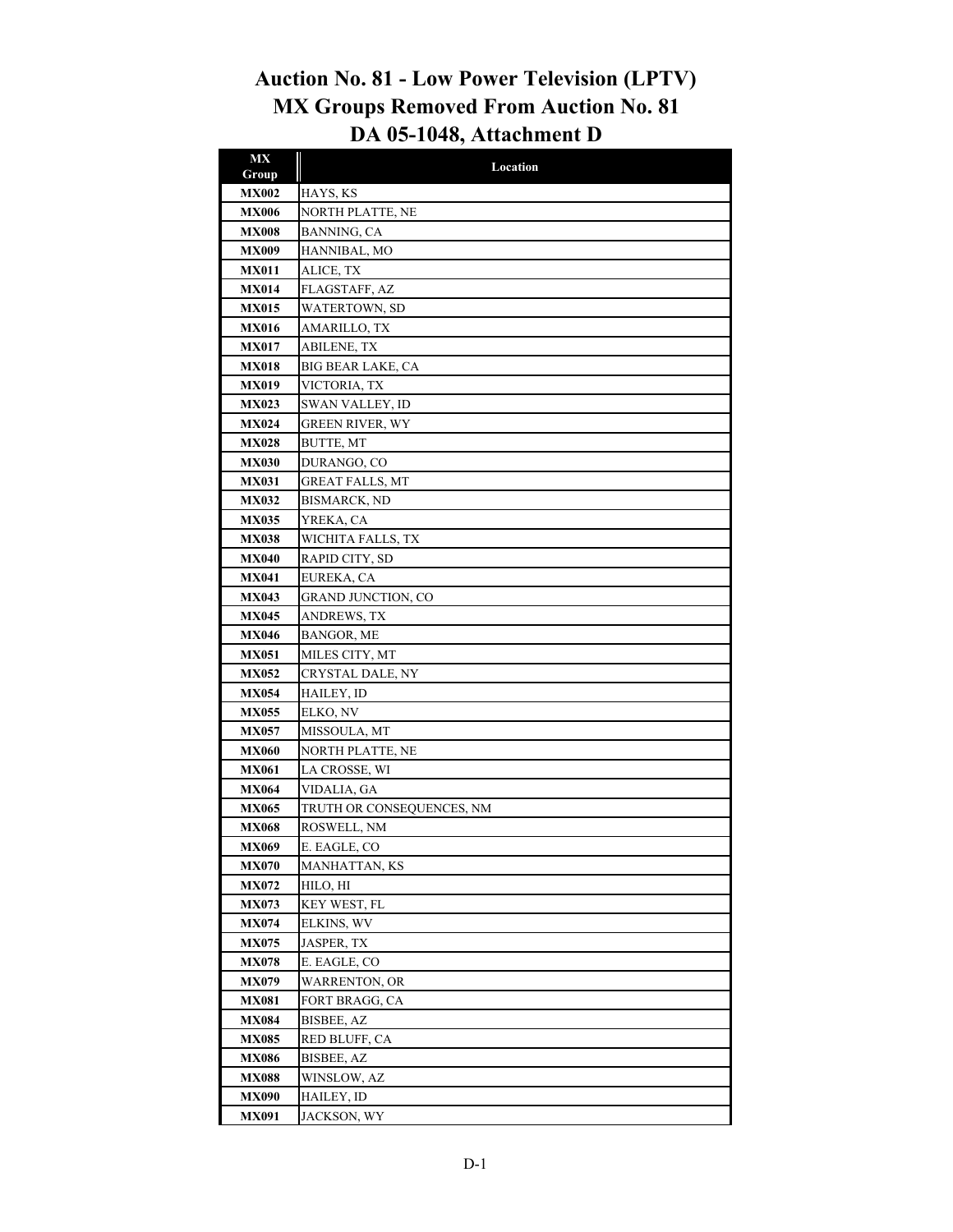| MX           | Location                       |
|--------------|--------------------------------|
| Group        |                                |
| <b>MX092</b> | KALISPELL, MT                  |
| <b>MX093</b> | JACKSON, WY                    |
| <b>MX094</b> | GLENWOOD SPRINGS, CO           |
| <b>MX095</b> | <b>GALLUP, NM</b>              |
| <b>MX096</b> | <b>GRAND JUNCTION, CO</b>      |
| <b>MX097</b> | TRUTH OR CONSEQUENCES, NM      |
| <b>MX100</b> | LAKEPORT, CA                   |
| <b>MX102</b> | JACKSON, WY                    |
| <b>MX106</b> | ARDMORE, OK                    |
| <b>MX112</b> | NEEDLES, CA                    |
| <b>MX114</b> | SNOWMASS VILLAGE, CO           |
| <b>MX116</b> | DULUTH, MN                     |
| <b>MX118</b> | KIRKSVILLE, MO                 |
| <b>MX119</b> | HANNIBAL, MO                   |
| <b>MX121</b> | BLUE MOUNTAIN LAKE, NY         |
| <b>MX123</b> | JOHANNESBURG, CA               |
| <b>MX126</b> | REDDING, CA                    |
| <b>MX127</b> | OCALA, FL                      |
| <b>MX130</b> | GREAT FALLS, MT                |
| <b>MX132</b> | GALLUP, NM                     |
| <b>MX133</b> | CARLSBAD, NM                   |
| <b>MX136</b> | FLAGSTAFF, AZ                  |
| <b>MX139</b> | DURANGO, CO                    |
| <b>MX140</b> | SILVER CITY, NM                |
| <b>MX143</b> | MARQUETTE, MI                  |
| <b>MX146</b> | OCEAN CITY, MD                 |
| <b>MX151</b> | REDDING, CA                    |
| <b>MX152</b> | SEWARD, AK                     |
| <b>MX155</b> | KETCHIKAN, AK                  |
| <b>MX161</b> | <b>INTERNATIONAL FALLS, MN</b> |
| <b>MX162</b> | MCALESTER, OK                  |
| <b>MX163</b> | BEND, OR                       |
| <b>MX164</b> | EMMETSBURG, IA                 |
| MX169        | GALLUP, NM                     |
| <b>MX170</b> | CLINTON, OK                    |
| <b>MX173</b> | DODGE CITY, KS                 |
| <b>MX174</b> | CHANUTE, KS                    |
| <b>MX182</b> | PORTALES, NM                   |
| <b>MX187</b> | DUNCAN, OK                     |
| MX191        | CORNING, NY                    |
| <b>MX193</b> | LUFKIN, TX                     |
| <b>MX194</b> | CORINTH, MS                    |
| <b>MX196</b> | LAWTON, OK                     |
| <b>MX200</b> | TOPEKA, KS                     |
| <b>MX201</b> | YUMA, AZ                       |
| <b>MX205</b> | YUMA, AZ                       |
| <b>MX206</b> | BANNING, CA                    |
| <b>MX207</b> | CORPUS CHRISTI, TX             |
| MX208        | FORT STOCKTON, TX              |
| <b>MX209</b> | CROUCH, ID                     |
| <b>MX210</b> | <b>BRIAN HEAD, UT</b>          |
| <b>MX214</b> | FROST, MN                      |
| <b>MX215</b> | OGALLALA, NE                   |